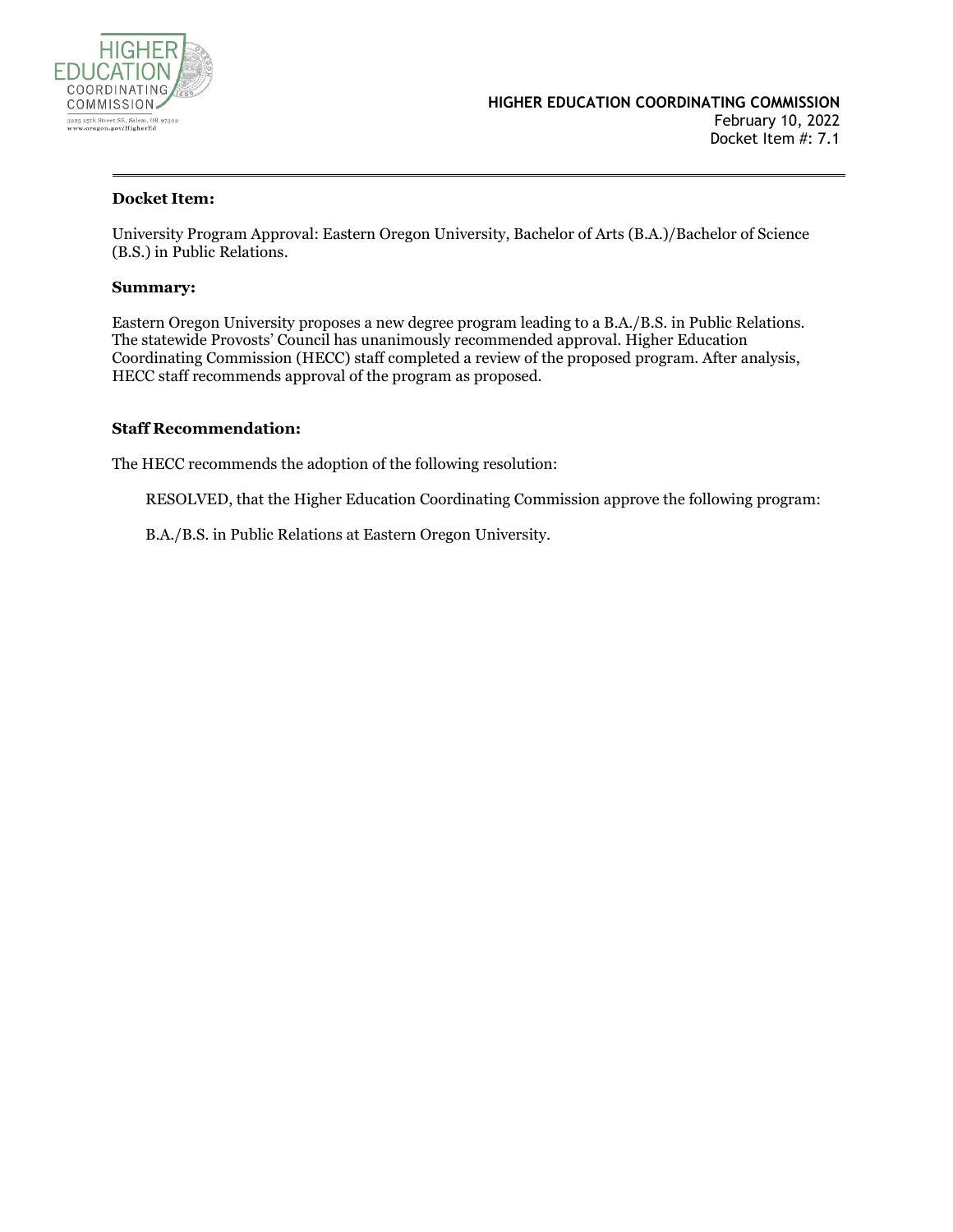

### **OFFICE OF THE PROVOST**

Date: May 20, 2021

Subject: Notification of New Program

To: Statewide Provost Council

From: Sarah Witte, Provost and Senior Vice President

**Institution: Eastern Oregon University College/School:** Arts, Humanities and Social Sciences **Department/Program Name:** Public Relations

**Degree and Program Title:** BA/BS in Public Relations

Will Present to EOU Board of Trustees: Fall 2021

### **Description:**

The BA/BS in Public Relations sits in the College of Arts, Humanities and Social Sciences to maintain a foundation in human communication, the humanities, digital rhetoric and media, and applied communication while drawing on interdisciplinary knowledge and skills in writing, social sciences, marketing and statistical analysis. The program's interdisciplinary electives will lead students (encouraged by their advisors) to earn a second major or a minor in a variety of disciplines such as Anthropology/Sociology, English/Writing, Art, Communication Studies, Marketing and/or Psychology.

Students will be led through three central components of study that will permeate every level of the curriculum, requiring students to learn, practice and refine skills in: writing and media production, social media development and management, and ethical communication and advocacy. Graduates will be prepared to join a growing sector of industry with skills in social media production and analytics, project management, strategic communication, marketing, and media relations. A required practicum and capstone project (including opportunities to join team-based project management with marketing majors in the College of Business) will enable students to build a portfolio of work prior to graduation.

### **Program Location and Modality:** On campus and online

### **Anticipated Start Date:** Fall 2022

### **Anticipated Enrollment:**

| (Headcount) | AY2023 | AY2024 | AY2025 | AY2026 | AY2027 |
|-------------|--------|--------|--------|--------|--------|
| Online      |        | 21     | 39     | 50     | 50     |
| On Campus   | 10     | 21     | 31     | 42     | 42     |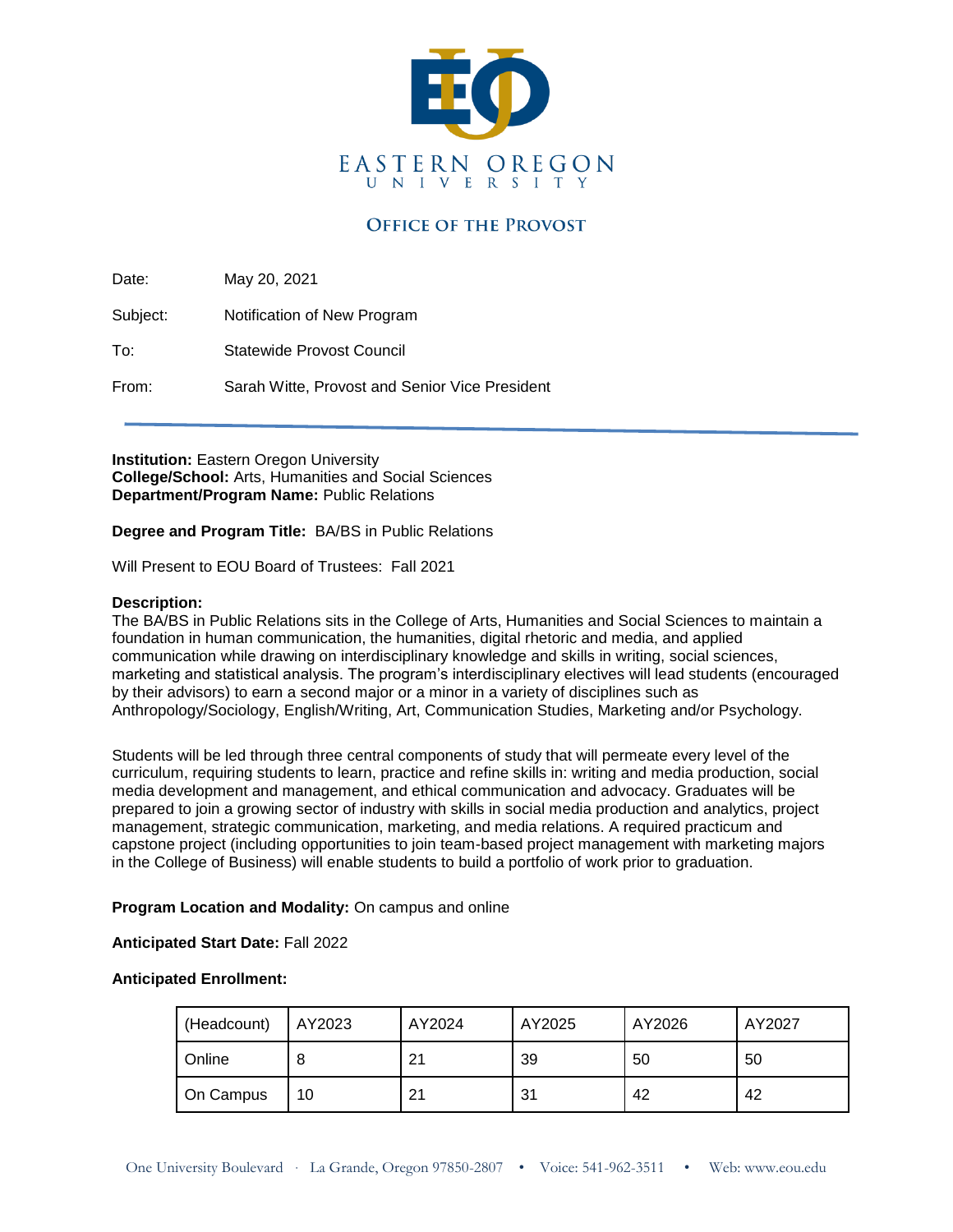

### **OFFICE OF THE PROVOST**

| $\overline{\phantom{0}}$<br>στaι<br>$- - - -$ | 1 <sub>2</sub><br>U | 47<br>. .<br>$\cdot$ $-$ | $\overline{\phantom{a}}$<br>. . | $\sim$<br><br>◡▵ | $\sim$<br>. .<br>◡▵ |
|-----------------------------------------------|---------------------|--------------------------|---------------------------------|------------------|---------------------|
|                                               |                     |                          |                                 |                  |                     |

### **Addressing Statewide Rural Needs:**

#### Mission:

*EOU guides student inquiry through integrated, high-quality liberal arts and professional programs that lead to responsible and reflective action in a diverse and interconnected world. As an educational, cultural and scholarly center, EOU connects the rural regions of Oregon to a wider world. Our beautiful setting and small size enhance the personal attention our students receive, while partnerships with colleges, universities, agencies and communities add to the educational possibilities of our region and state.*

i. The BA/BS in Public Relations fulfills this institutional mission by standing firmly in both the liberal arts and professional studies. As an applied, career-focused degree with a foundation in human, ethical, and social communication theory and practice, students will carry with them into their career the breadth of liberal arts and the professional skills required for immediate success and life-long flexibility.

ii. Students in this program will be required to use data, analytical thinking and critical inquiry to identify problems and opportunities. They will integrate creativity, social communication theory, digital media, and writing to produce communication that drives action and change. At the heart of this scaffolded practice will be an emphasis on ethical and culturally-responsive practice.

iii. EOU serves students in remote communities in the greater region of eastern Oregon, as well as other rural communities across the nation. These students will find practica and capstone projects in the local communities where they live and work, using their skills and expertise to advocate for positive economic, cultural, environmental, and social change and impact.

iv. EOU classes - both online and on campus - are small, allowing significant and impactful connection and mentorship between faculty and students. The capstone requirement for all majors at EOU leads students and faculty to engage in scholarship, research, community collaborations, and/or personal creative discovery. Many of our students are first-generation college students and come from rural places, often wanting to stay or return to those communities in order to make a positive impact. Various occupational outlook projections (referenced in this proposal) show a significant and growing demand for individuals with public relations skills. This degree program will prepare these individuals to bring creativity and innovation to solve economic, social and cultural challenges in their communities, further enhancing the quality of life for all Oregonians.

v. As the only fully-delivered online BA/BS in Public Relations in the state, any student who would be unable to complete a residential degree program will have access to this degree and its specialized skill development. This elevates access and opportunity for all Oregon students. Training more highly skilled creative, analytical and empathetic communicators to join our Oregon workforce and communities - whether in the private, government, or non-profit sectors - will only enhance our ability to further bridge the ongoing social, political, cultural, and urban/rural divides in the state.

### **Employment Success Summary:**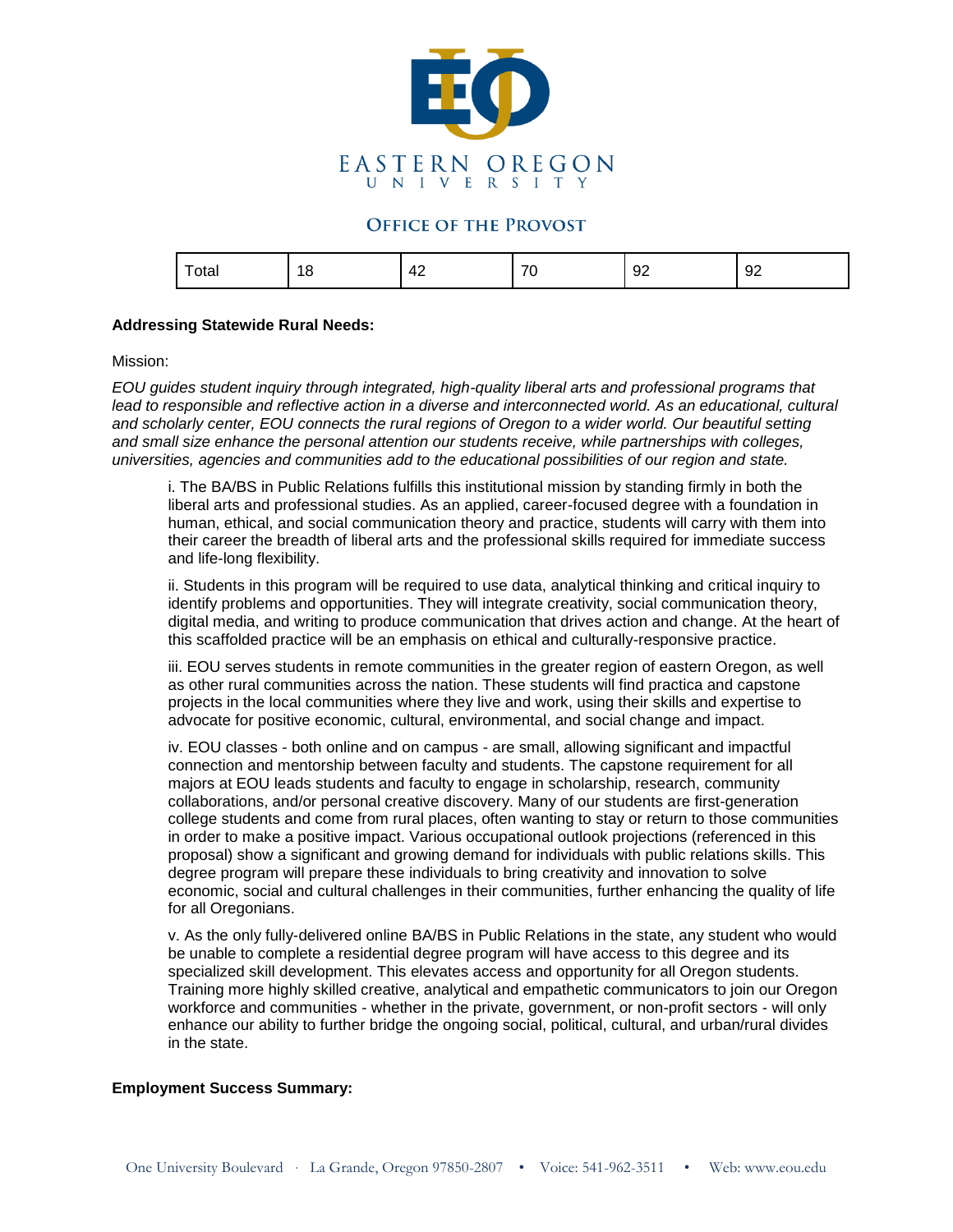

### **OFFICE OF THE PROVOST**

EOU would offer the only fully online bachelor's degree in public relations in the state of Oregon.

Institutional research shows that occupation projection data far outpaces degree conferral in the field of public relations in the tri-state region EOU serves, the state of Oregon and the entire Oregon-Washington-Idaho tri-state northwest. The long-term above average projected growth and unmet demand in this field suggests sustained opportunity into the future.

According to the Bureau of Labor Statistics (which is mirrored in the Tri-State region of the Northwest), there are several career paths for a graduate with a bachelor's in public relations, and nearly all of these career paths show above average growth projections (6%-18%) for the next decade. These paths include public relations specialists; advertising, promotions, and marketing managers; public relations and fundraising managers; marketing specialists and managers; and communications specialists - in for-profit, government, NGO, and non-profit sectors.

### **Collaboration:**

Collaborations with other Oregon institutions is unclear but welcome. At EOU, integration between public relations' and other programs' faculty and students will be exciting, bringing opportunities for studentfaculty collaborations in scholarship and media production across the campus and throughout the greater community (e.g., podcasts produced in the campus radio station, public promotion of University events and activities, social media scholarship, community projects (practica and internships) with local organizations and nonprofits, and writing for the EOU student newspaper, among many others).

#### **Contacts:**

*Nathan Lowe, Dean of the College of Arts, Humanities and Social Sciences Xiaowei Chen, Associate Professor in Communication Studies*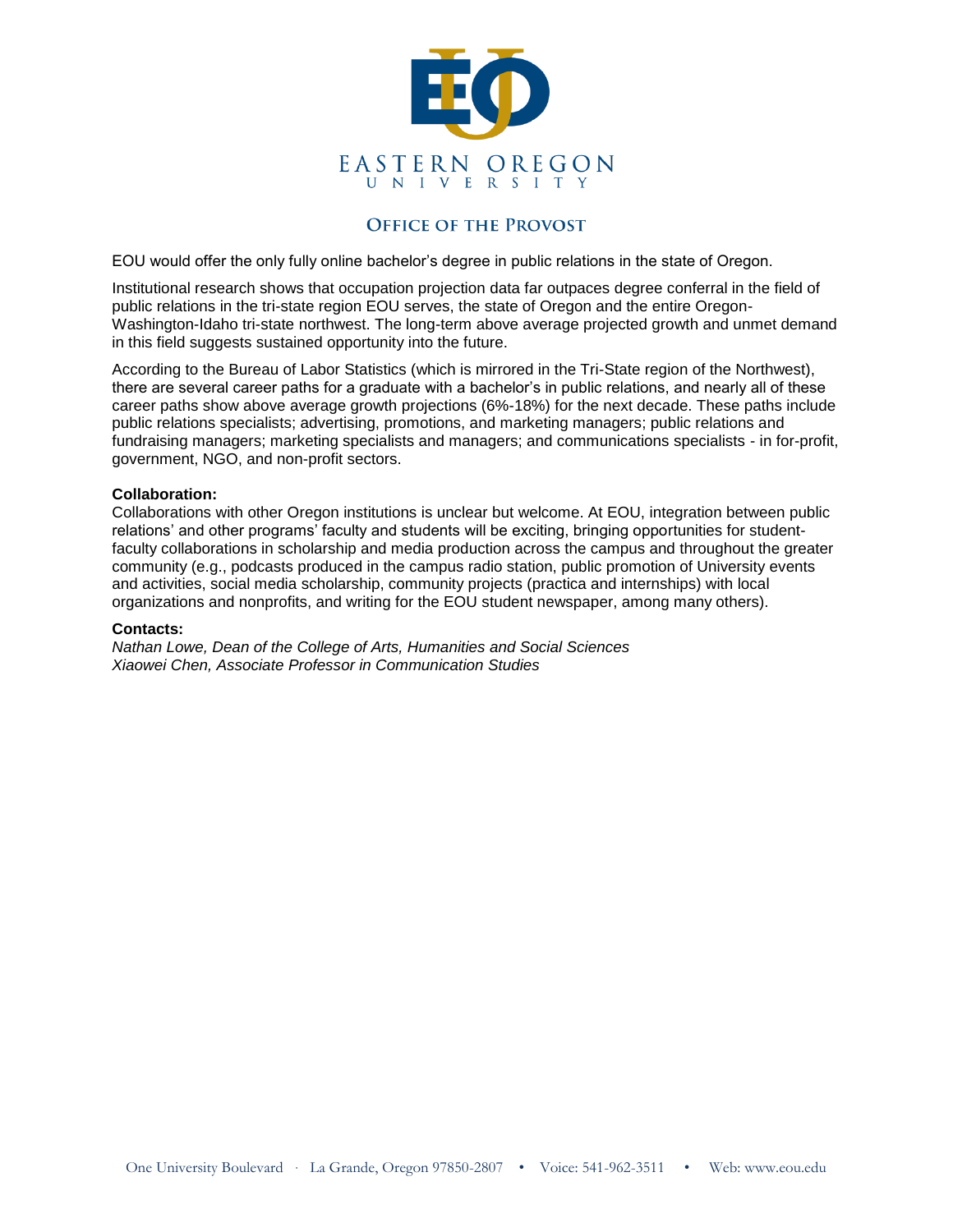

## **Proposal for a New Academic Program**

**Institution: Eastern Oregon University College/School: College of Arts, Humanities and Social Sciences Department/Program Name: Public Relations Degree and Program Title: BA/BS in Public Relations**

### 1. **Program Description**

a. Proposed Classification of Instructional Programs (CIP) number.

09.09 Public Relations, Advertising, and Applied Communication

b. Brief overview (1-2 paragraphs) of the proposed program, including its disciplinary foundations and connections; program objectives; programmatic focus; degree, certificate, minor, and concentrations offered.

The BA/BS in Public Relations sits in the College of Arts, Humanities and Social Sciences to maintain a foundation in human communication, the humanities, digital rhetoric and media, and applied communication while drawing on interdisciplinary knowledge and skills in writing, social sciences, marketing and statistical analysis. The program's interdisciplinary electives will lead students (encouraged by their advisors) to earn a second major or a minor in a variety of disciplines such as Anthropology/Sociology, English/Writing, Art, Communication Studies, Marketing and/or Psychology.

Students will be led through three central components of study that will permeate every level of the curriculum, requiring students to learn, practice and refine skills in: writing and media production, social media development and management, and ethical communication and advocacy. Graduates will be prepared to join a growing sector of industry with skills in social media production and analytics, project management, strategic communication, marketing, and media relations. A required practicum and capstone project (including opportunities to join team-based project management with marketing majors in the College of Business) will enable students to build a portfolio of work prior to graduation.

c. Course of study – proposed curriculum, including course numbers, titles, and credit hours.

Program Requirements: Public Relations is a minimum 60 credit hour degree. A grade of "C-" or better is required for each course counting towards the major, but a cumulative grade of C [2.00] is required for completion of the major.

### **PROGRAM REQUIREMENTS: 34 credits**

| Course #        | Title                              | Credits | Prerequisites         |
|-----------------|------------------------------------|---------|-----------------------|
| <b>PRLS 201</b> | Introduction to Public Relations   |         |                       |
| <b>PRLS 211</b> | <b>Public Relations Techniques</b> |         | WR 121 or equivalent  |
| <b>PRLS</b> 301 | Writing and Production for         |         | PRLS 201 and PRLS 211 |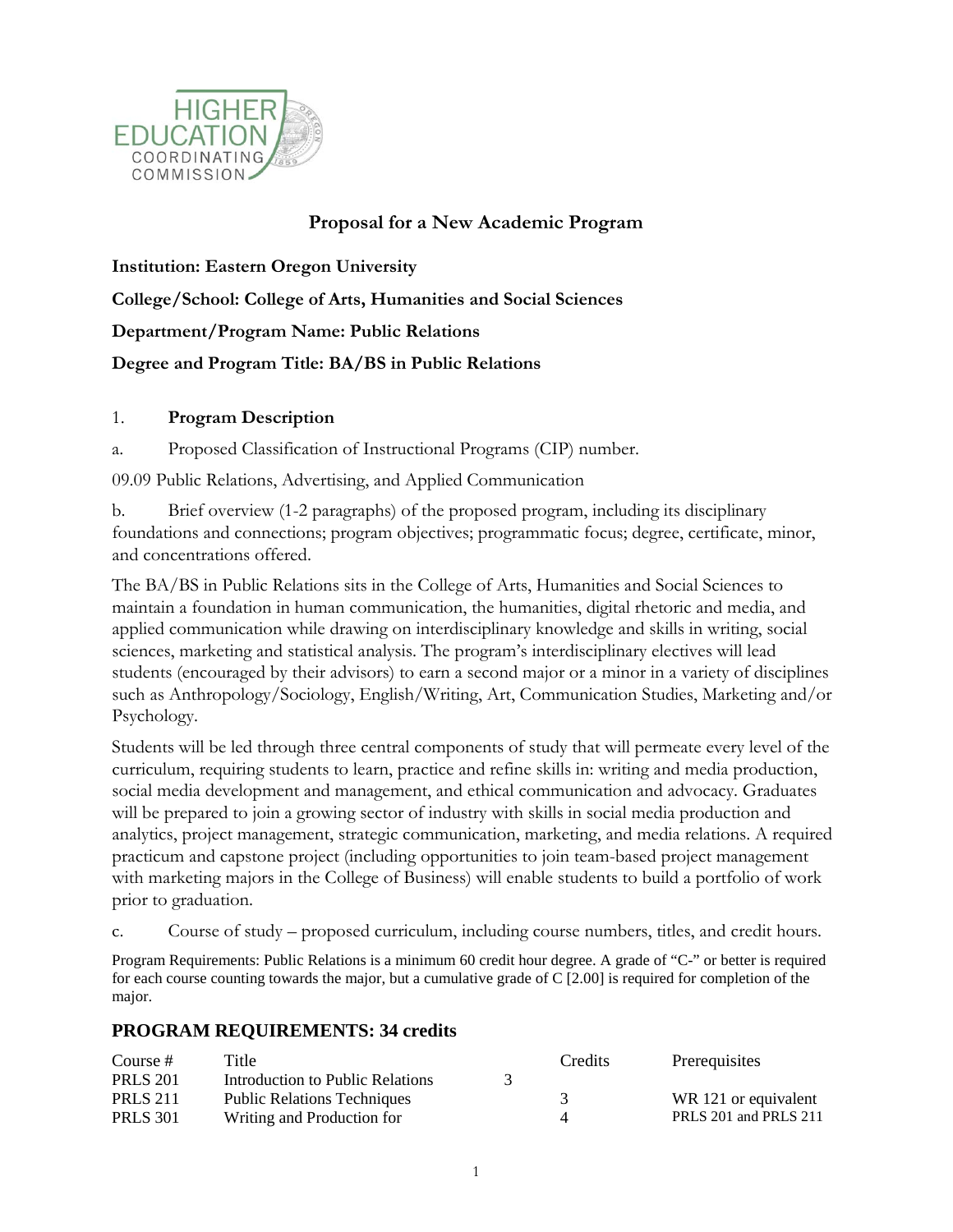|                 | <b>Public Relations (UWR)</b>                  |   |                           |
|-----------------|------------------------------------------------|---|---------------------------|
| <b>PRLS 311</b> | Public Relations Case & Campaigns              |   | PRLS 201 and PRLS 211     |
| <b>BA</b> 312   | Principles of Marketing                        |   | Sophomore standing        |
| <b>COM 325</b>  | <b>Intercultural Communication (DPD)</b>       |   | Sophomore standing        |
| <b>PRLS 401</b> | Public Relations Campaign on Social Media      | 4 | PRLS 301, Junior standing |
| <b>PRLS 490</b> | Legal/Ethical Issues in Public Relations (UWR) | 4 | PRLS 301, Junior standing |
| <b>PRLS 498</b> | Practicum                                      |   | Junior standing           |
| <b>PRLS 499</b> | Capstone: Portfolio Presentation               |   | Senior standing           |

| <b>ELECTIVES: 26 credits</b> (at least 15 upper-division credits required) |  |  |
|----------------------------------------------------------------------------|--|--|
|----------------------------------------------------------------------------|--|--|

| Course#         | Title                                      |                | Credits        | Prerequisites                   |
|-----------------|--------------------------------------------|----------------|----------------|---------------------------------|
| <b>COM 112</b>  | Public Speaking (GTW)                      |                | 3              |                                 |
| <b>PSY 201</b>  | General Psychology (SSC)                   |                | 4              |                                 |
| <b>PSY 202</b>  | General Psychology (SSC)                   |                | 4              | <b>PSY 201</b>                  |
| <b>SOC 204</b>  | General Sociology (SSC, DPD, UWR)          |                | 5              |                                 |
| <b>SOC 205</b>  | General Sociology: Problems (SSC)          |                | 5              |                                 |
| <b>COM 211</b>  | <b>Small Group Communication</b>           |                | 3              |                                 |
| <b>COM 215</b>  | Conflict Management (AEH, UWR)             |                | $\overline{3}$ |                                 |
| WR 222          | Introduction to Rhetoric                   | 4              |                | WR 121 (C- or better)           |
| <b>COM 225</b>  | Foundations of Digital Media (APC)         |                | 4              |                                 |
| <b>STAT 243</b> | <b>Elementary Statistics (SMI)</b>         |                | 4              | MATH095 or MATH098              |
| <b>COM 260</b>  | Foundation of Mass Media                   |                | 4              |                                 |
| <b>BA 225</b>   | <b>Business Communication (UWR)</b>        | 4              |                | WR 121 or equivalent            |
| SOC 327         | Introduction to Social Research (UWR)      |                | 5              | SOC 204, SOC 205, Jun standing  |
| WR 230          | <b>News Writing</b>                        |                | 4              | WR 121 or equivalent            |
| <b>BA</b> 321   | Principles of Management                   |                | 4              | Sophomore standing              |
|                 | WR 330Digital Rhetoric (UWR)               | 3              |                | Upper division standing         |
| <b>POLS 340</b> | Politics and Media (SSC, UWR)              |                | 5              | Sophomore standing              |
| <b>COM 345</b>  | <b>Advertising Principles and Practice</b> |                | 4              |                                 |
| <b>MKT 346</b>  | Digital Marketing and Soc Media Strgs      | $\overline{4}$ |                | BA 303 and BA 312               |
|                 | WR 351Professional Editing and Publishing  | 4              |                | Junior standing                 |
| <b>COM 355</b>  | Organizational Communication (SSC)         |                | 4              |                                 |
| <b>PSY 360</b>  | Principles of Social Psychology            |                | 5              | PSY 201, PSY 202, Soph standing |
| <b>COM 452</b>  | <b>Advanced New Media</b>                  |                | 4              | COM 252 or COM 225              |
| <b>BA 461</b>   | Organizational Behavior                    | 4              |                | BA 321, Junior standing         |
| <b>MKT 464</b>  | <b>Promotion Strategy</b>                  |                | 4              | <b>BA312</b>                    |
| <b>MKT 465</b>  | <b>Consumer Behavior</b>                   |                | 4              | <b>BA312</b>                    |

d. Manner in which the program will be delivered, including program location (if offered outside of the main campus), course scheduling, and the use of technology (for both on-campus and off-campus delivery).

The full degree program will be offered both online and on campus in La Grande. Courses will be scheduled in both modalities so that students would be able to transfer into the program and graduate in two years or complete the full degree from start to finish in four years.

e. Adequacy and quality of faculty delivering the program.

All electives in the major, and several required courses (more than half of the credits), are already taught by current EOU faculty with appropriate credentials (at least Masters, but the vast majority with PhDs in their academic fields). In addition, EOU will hire a tenure track public relations faculty member prior to program launch.

f. Adequacy of faculty resources – full-time, part-time, adjunct.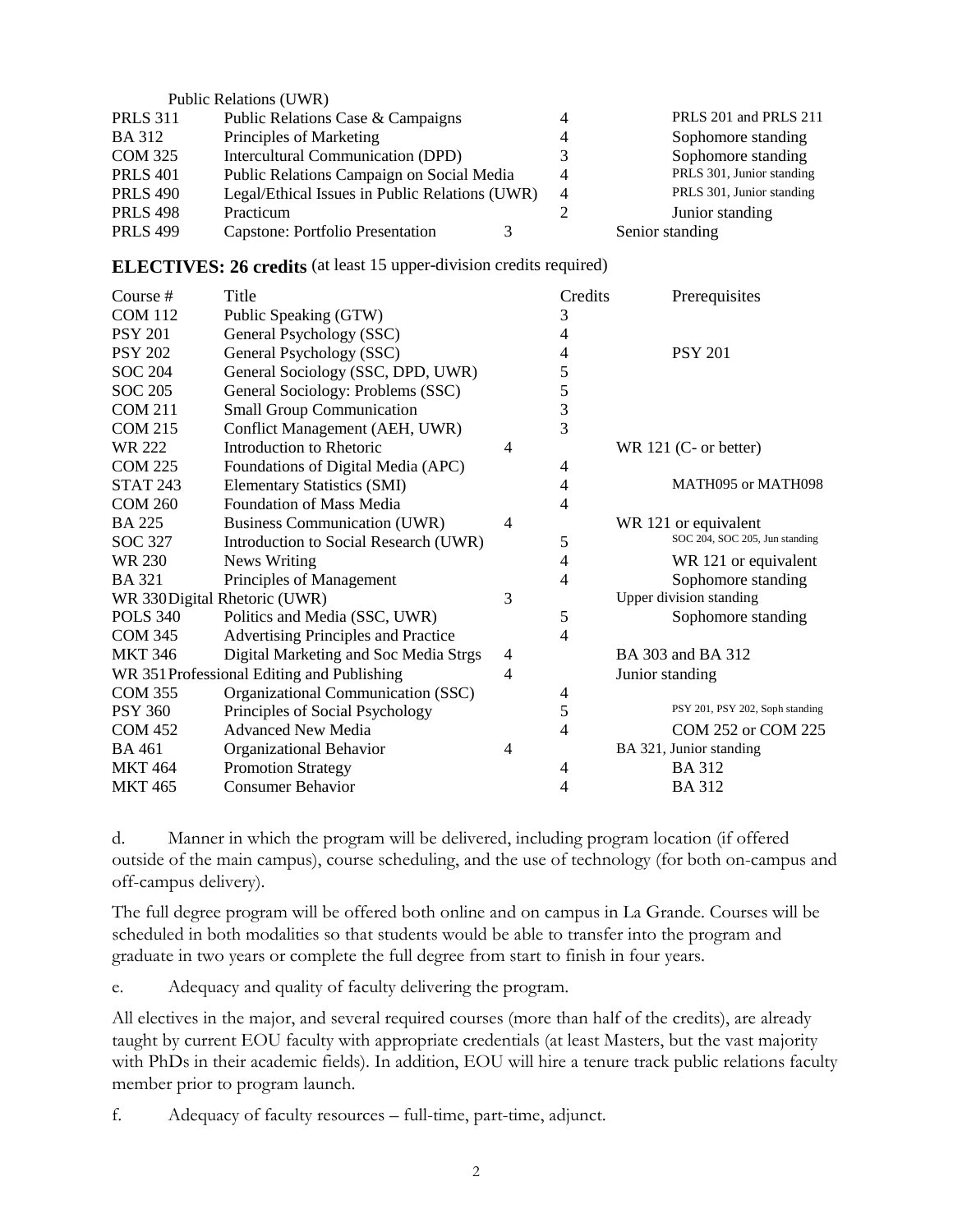A search would be conducted in Fall 2021 to hire a new tenure track faculty member with expertise in public relations (w/ social media production emphasis) to compliment expertise in the college and the program by the time the program launches in Fall 2022. In addition, online adjuncts with academic and/or professional experience in the field will be hired to bring specialized expertise to the curriculum. As enrollments grow, the University is committed to opening a search for a second fully-devoted faculty member in the program by year four, at the latest.

g. Other staff.

 $N/A$ 

h. Adequacy of facilities, library, and other resources.

EOU has adequate facilities (faculty offices, computer labs, and technology) and library resources to launch this program and support students.

i. Anticipated start date.

Fall term of 2022.

## 2. **Relationship to Mission and Goals**

a. Manner in which the proposed program supports the institution's mission, signature areas of focus, and strategic priorities.

## Mission:

*EOU guides student inquiry through integrated, high-quality liberal arts and professional programs that lead to responsible and reflective action in a diverse and interconnected world. As an educational, cultural and scholarly center, EOU connects the rural regions of Oregon to a wider world. Our beautiful setting and small size enhance the personal attention our students receive, while partnerships with colleges, universities, agencies and communities add to the educational possibilities of our region and state.*

i. The BA/BS in Public Relations fulfills this institutional mission by standing firmly in both the liberal arts and professional studies. As an applied, career-focused degree with a foundation in human, ethical, and social communication theory and practice, students will carry with them into their career the breadth of liberal arts and the professional skills required for immediate success and life-long flexibility.

ii. Students in this program will be required to use data, analytical thinking and critical inquiry to identify problems and opportunities. They will integrate creativity, social communication theory, digital media, and writing to produce communication that drives action and change. At the heart of this scaffolded practice will be an emphasis on ethical and culturally-responsive practice.

iii. EOU serves students in remote communities in the greater region of eastern Oregon, as well as other rural communities across the nation. These students will find practica and capstone projects in the local communities where they live and work, using their skills and expertise to advocate for positive economic, cultural, environmental, and social change and impact.

b. Manner in which the proposed program contributes to institutional and statewide goals for student access and diversity, quality learning, research, knowledge creation and innovation, and economic and cultural support of Oregon and its communities.

EOU's Ascent 2029 strategic plan has established an institutional commitment to these important community-serving values, which was affirmed when the state officially recognized EOU as Oregon's Rural University.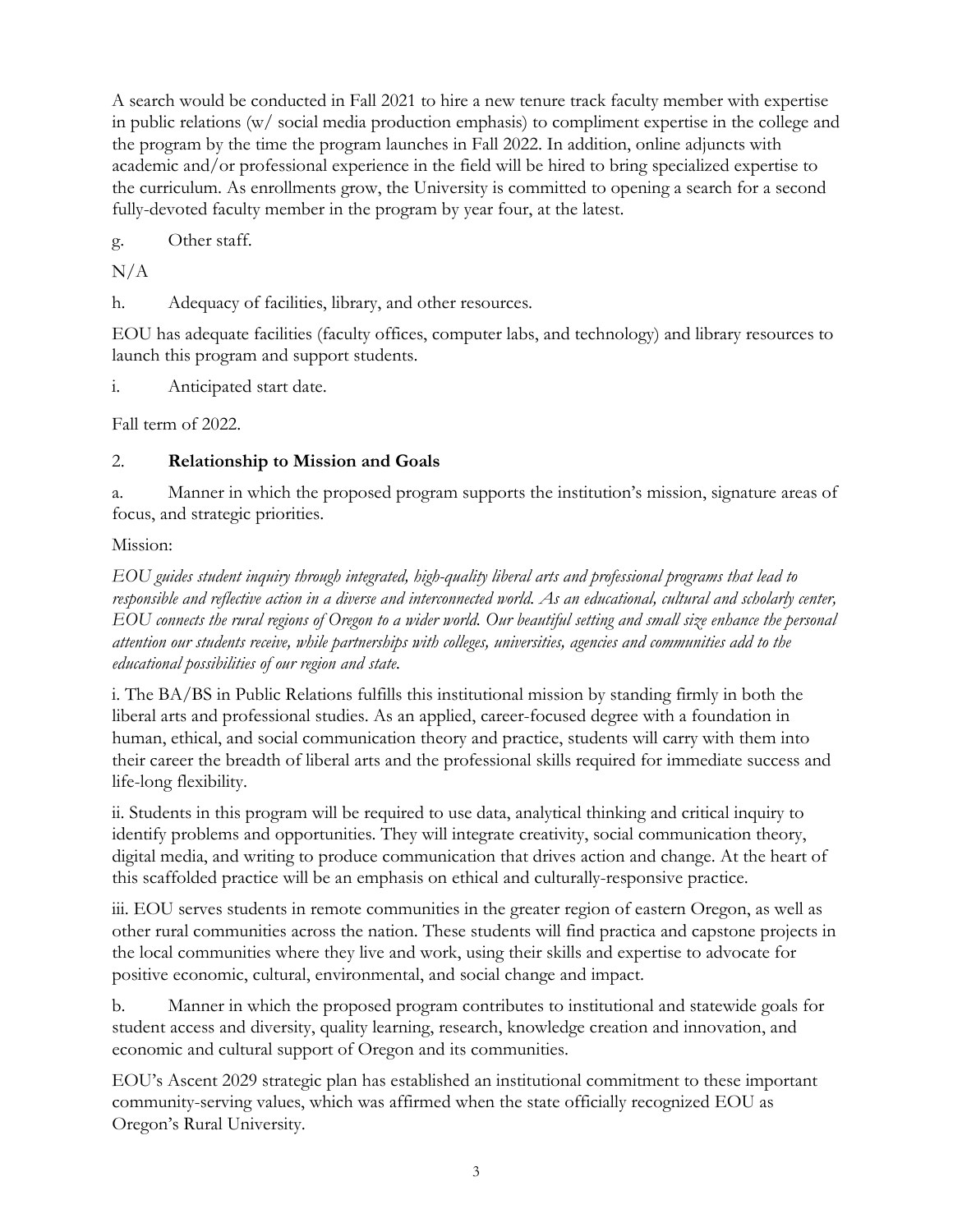## *Goal 5: Relevance and Interconnection – Serve as the educational, economic, and cultural engine for rural places Objective 1: Educational partnerships are cultivated*

## *Objective 2: Be recognized as a leader in promoting rural community prosperity and resilience*

EOU classes - both online and on campus - are small, allowing significant and impactful connection and mentorship between faculty and students. The capstone requirement for all majors at EOU leads students and faculty to engage in scholarship, research, community collaborations, and/or personal creative discovery. Many of our students are first-generation college students and come from rural places, often wanting to stay or return to those communities in order to make a positive impact. Various occupational outlook projections (referenced in this proposal) show a significant and growing demand for individuals with public relations skills. This degree program will prepare these individuals to bring creativity and innovation to solve economic, social and cultural challenges in their communities, further enhancing the quality of life for all Oregonians.

c. Manner in which the program meets regional or statewide needs and enhances the state's capacity to:

i.improve educational attainment in the region and state;

ii.respond effectively to social, economic, and environmental challenges and opportunities; and iii.address civic and cultural demands of citizenship.

As the only fully-delivered online BA/BS in Public Relations in the state, any student who would be unable to complete a residential degree program will have access to this degree and its specialized skill development. This elevates access and opportunity for all Oregon students. Training more highly skilled creative, analytical and empathetic communicators to join our Oregon workforce and communities - whether in the private, government, or non-profit sectors - will only enhance our ability to further bridge the ongoing social, political, cultural, and urban/rural divides in the state.

# 3. **Accreditation**

a. Accrediting body or professional society that has established standards in the area in which the program lies, if applicable.

N/A

b. Ability of the program to meet professional accreditation standards. If the program does not or cannot meet those standards, the proposal should identify the area(s) in which it is deficient and indicate steps needed to qualify the program for accreditation and date by which it would be expected to be fully accredited.

 $N/A$ 

c. If the proposed program is a graduate program in which the institution offers an undergraduate program, proposal should identify whether or not the undergraduate program is accredited and, if not, what would be required to qualify it for accreditation.

N/A

d. If accreditation is a goal, the proposal should identify the steps being taken to achieve accreditation. If the program is not seeking accreditation, the proposal should indicate why it is not.

 $N/A$ 

4. **Need**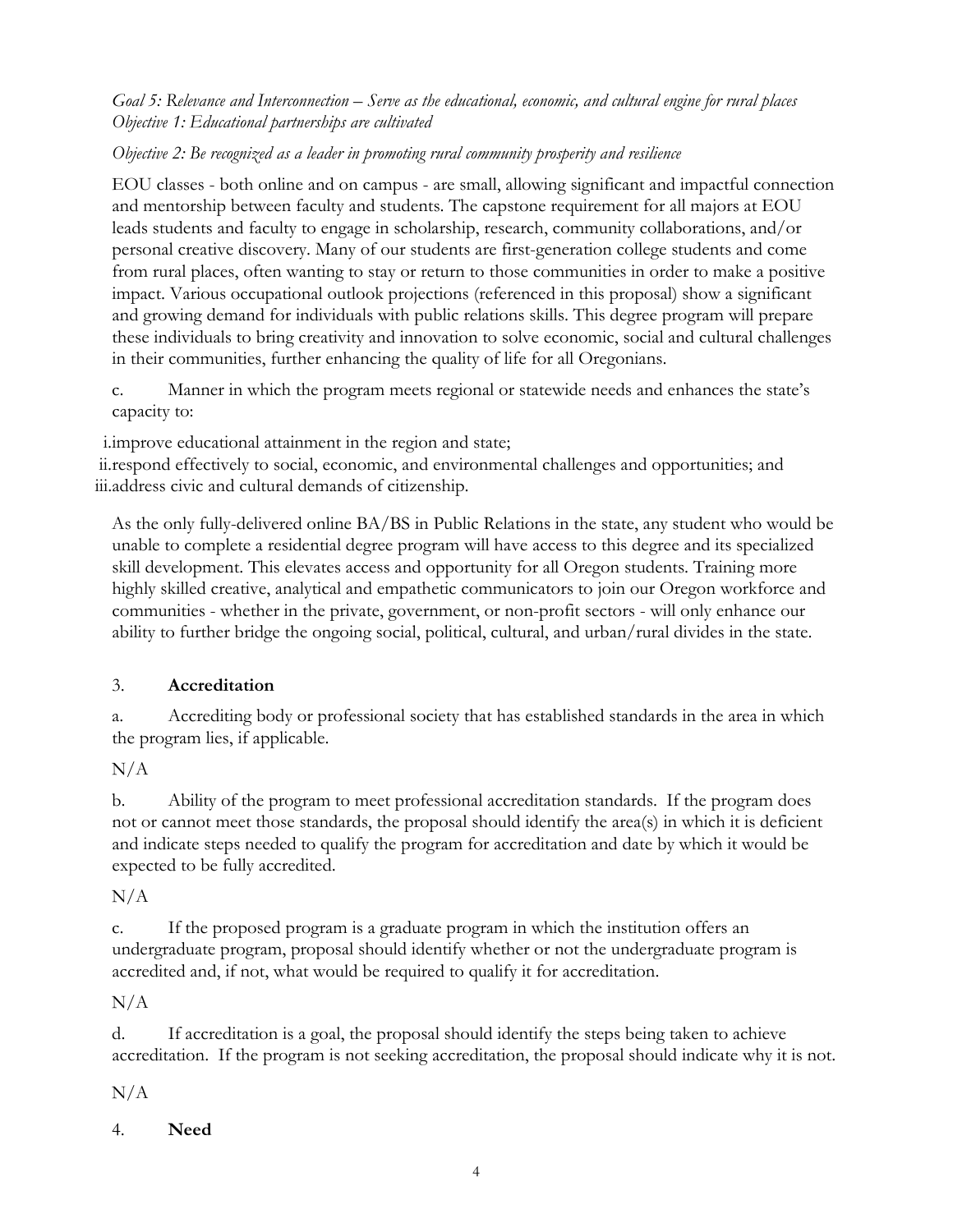a. Anticipated fall term headcount and FTE enrollment over each of the next five years.

| (Headcount) | AY2023 | AY2024 | AY2025 | AY2026 | AY2027 |
|-------------|--------|--------|--------|--------|--------|
| Online      | 8      | 21     | 39     | 50     | 50     |
| On Campus   | 10     | 21     | 31     | 42     | 42     |
| Total       | 18     | 42     | 70     | 92     | 92     |

b. Expected degrees/certificates produced over the next five years.

60

c. Characteristics of students to be served (resident/nonresident/international; traditional/ nontraditional; full-time/part-time, etc.).

In keeping with EOU's long and successful tradition as a rural-serving institution, this program would serve a diversity of students, from online adult learners looking to complete a degree to traditional residential students enjoying a four-year campus experience or two-year transfer pathway. Students would be majority full-time on campus, but a mixture of full-time and part-time online. Approximately 60% of students in the major would be Oregon residents.

d. Evidence of market demand.

EOU would offer the only fully online bachelor's degree in public relations in the state of Oregon.

Institutional research shows that occupation projection data far outpaces degree conferral in the field of public relations in the tri-state region EOU serves, the state of Oregon and the entire Oregon-Washington-Idaho tri-state northwest. The long-term above average projected growth and unmet demand in this field suggests sustained opportunity into the future.

e. If the program's location is shared with another similar Oregon public university program, the proposal should provide externally validated evidence of need (e.g., surveys, focus groups, documented requests, occupational/employment statistics and forecasts).

 $N/A$ 

f. Estimate the prospects for success of program graduates (employment or graduate school) and consideration of licensure, if appropriate. What are the expected career paths for students in this program?

According to the Bureau of Labor Statistics (which is mirrored in the Tri-State region of the Northwest), there are several career paths for a graduate with a bachelor's in public relations, and nearly all of these career paths show above average growth projections (6%-18%) for the next decade. These paths include public relations specialists; advertising, promotions, and marketing managers; public relations and fundraising managers; marketing specialists and managers; and communications specialists - in for-profit, government, NGO, and non-profit sectors.

# 5. **Outcomes and Quality Assessment**

a. Expected learning outcomes of the program:

Communication [**C**]: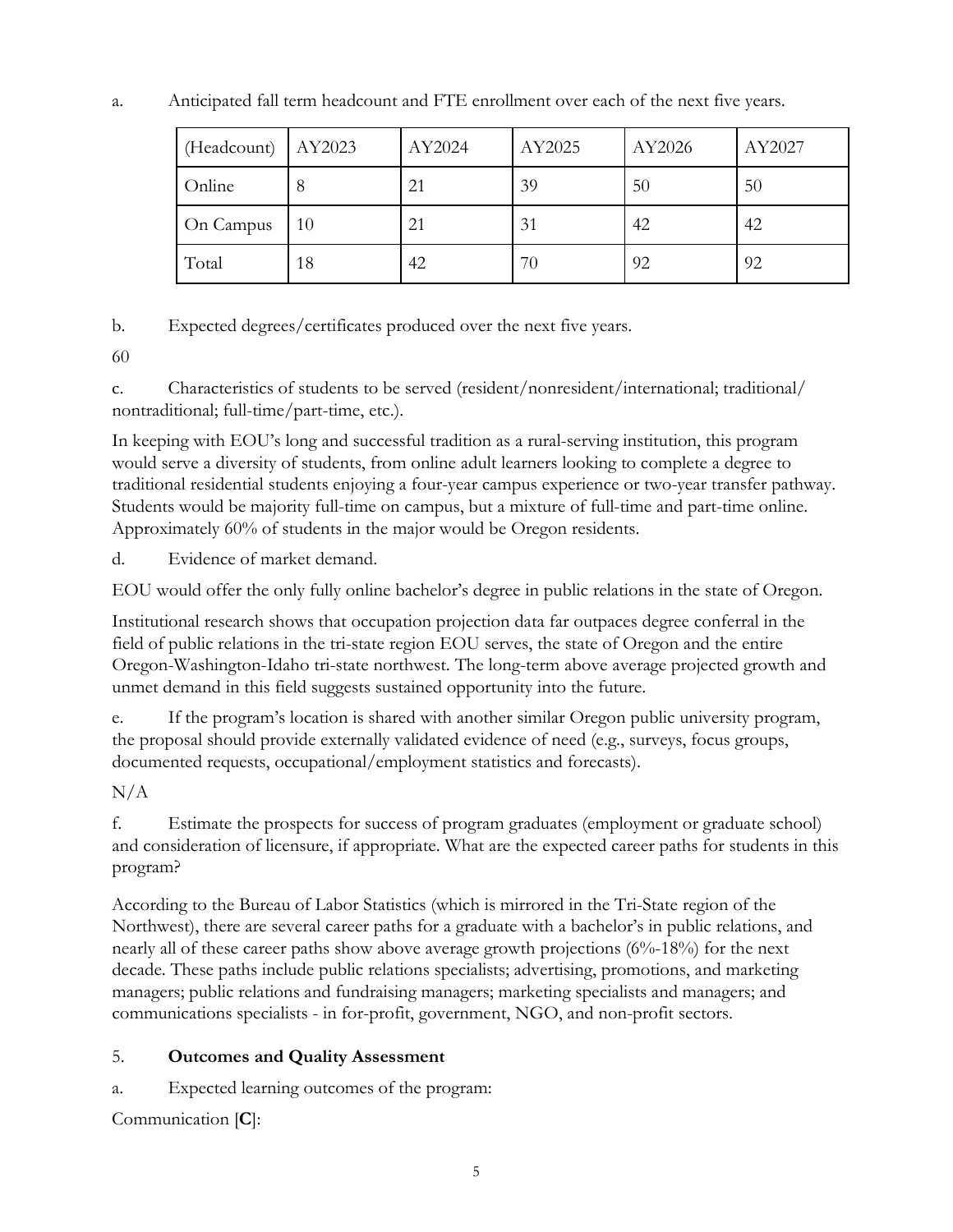1) Effectively comprehend both incoming and outgoing information in public relations communication.

2) Articulate message strategy to workgroup, media personnels, and client/employers in both oral and written form.

3) Creatively produce campaign literature and graphics to deliver on the campaign goals. Inquiry [**I**]:

1) Efficiently gather, store, and retrieve relevant first hand or second hand information for research purposes in public relations campaigns.

2) Promptly discern the key issue and the main aspect of an issue in a problematic situation by following the scientific analytical procedure.

3) Synthesize in-depth information from relevant sources under the guidance of appropriate theoretical frameworks.

Critical Thinking [**CT**]:

1) Be vigilant to one's own assumptions and societal prejudice underpinning any statement of knowledge.

2) Challenge and repair any statement of reality by following rigorous procedure in critical thinking - Description, Analysis, Interpretation, Evaluation, and Engagement.

3) Commitment to the professional goal of public relations communication: being a cultural diplomat to helping different sections of the society to negotiate meaning, recalibrate narrative, and rebalance power relationships.

Problem Solving [**PS**]:

1) Form a habit of applying public relations as a four-step problem solving routine for organizational effectiveness.

2) Use SWOT analysis and scientific research methods to describe the problem accurately and propose hypotheses and solutions with a deep understanding of the problematic situation.

3) Design appropriate methods to assess the solution.

Ethical Fitness [**EF**]:

1) Recognition of ethical reasoning and social responsibility as the cornerstone for all public relations communication.

2) Apply the principles in ethical reasoning (deontological v. teleological) to make a morally defensible tradeoff and achieve a certain degree of moral certainty in dilemma situation.

 b. Methods by which the learning outcomes will be assessed and used to improve curriculum and instruction.

 Throughout the program of study, students are required to complete multiple assignments to achieve evident results for those learning outcomes. Course learning outcomes (and their linked assessments) are mapped to program learning outcomes, and data from those assessments is used to measure student success and apply modifications to instruction and/or curriculum as necessary. To be specific:

**C** 1: Weekly quiz; in-class citation; individual or group presentation on concepts/theories in public relations.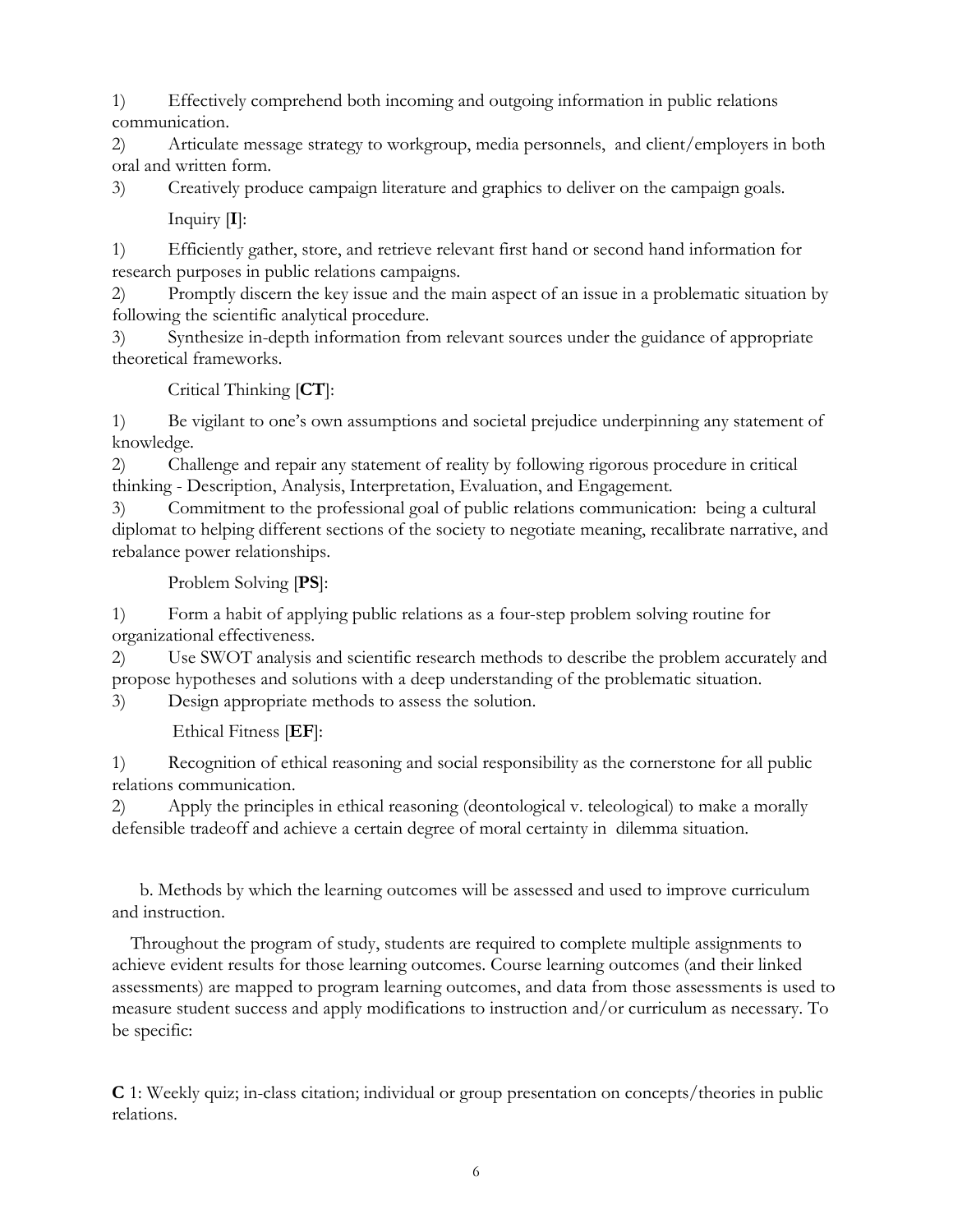**C** 2: Individual or group project on campaign prospectus; demo presentation of campaign proposal; internal memo on campaign strategy; capstone project and portfolio presentation.

**C** 3: Brochure for local organization, annual report for nonprofit organization, media advisory, backgrounders, subject matter expert, interview training, public speech drafting, social media content authoring, meme making, slogan development, press release, feature story, podcasting, blogs, internal newsletter.

**I** 1: Research diary, literature review for case study, library search, lexis-nexis database search, case brief, case summary, team project with minutes keeping.

**I** 2: Campaign prospectus, case brief.

**I** 3: Case study, capstone thesis.

**CT** 1: Weekly discussion, midterm paper, film review essay, self-reflective essay, in-class citation and discussion.

**CT** 2: Prospectus for campaign for social change, weekly discussion.

**CT** 3: Campaign prospectus, practicum project, portfolio presentation.

**PS** 1: Internship and practicum project.

**PS** 2: Case study paper and presentation, campaign prospectus, case brief, survey questionnaire testing, probability sampling, focus group discussion, in-depth interview.

**PS** 3 Campaign prospectus, opinion survey.

**EF** 1: Book report, case brief, midterm paper.

**EF** 2: Weekly discussion, case study, case brief, film review essay.

a. Nature and level of research and/or scholarly work expected of program faculty; indicators of success in those areas.

Tenure track faculty at EOU are expected to maintain a regular "commitment to subject discipline," and the indicators of this success are defined by each discipline. For public relations faculty, this is evidenced through regular conference attendance and presentations, writing for peer-reviewed academic publication, student-faculty research project collaboration, and/or professional partnerships and initiatives that engage the greater community.

## 6. **Program Integration and Collaboration**

a. Closely related programs in this or other Oregon colleges and universities.

EOU: BA/BS in English/Writing, BA/BS in Communication Studies, BA/BS in Marketing (all of them online and on campus)

PSU: Strategic Communications and Public Relations Certificate (online)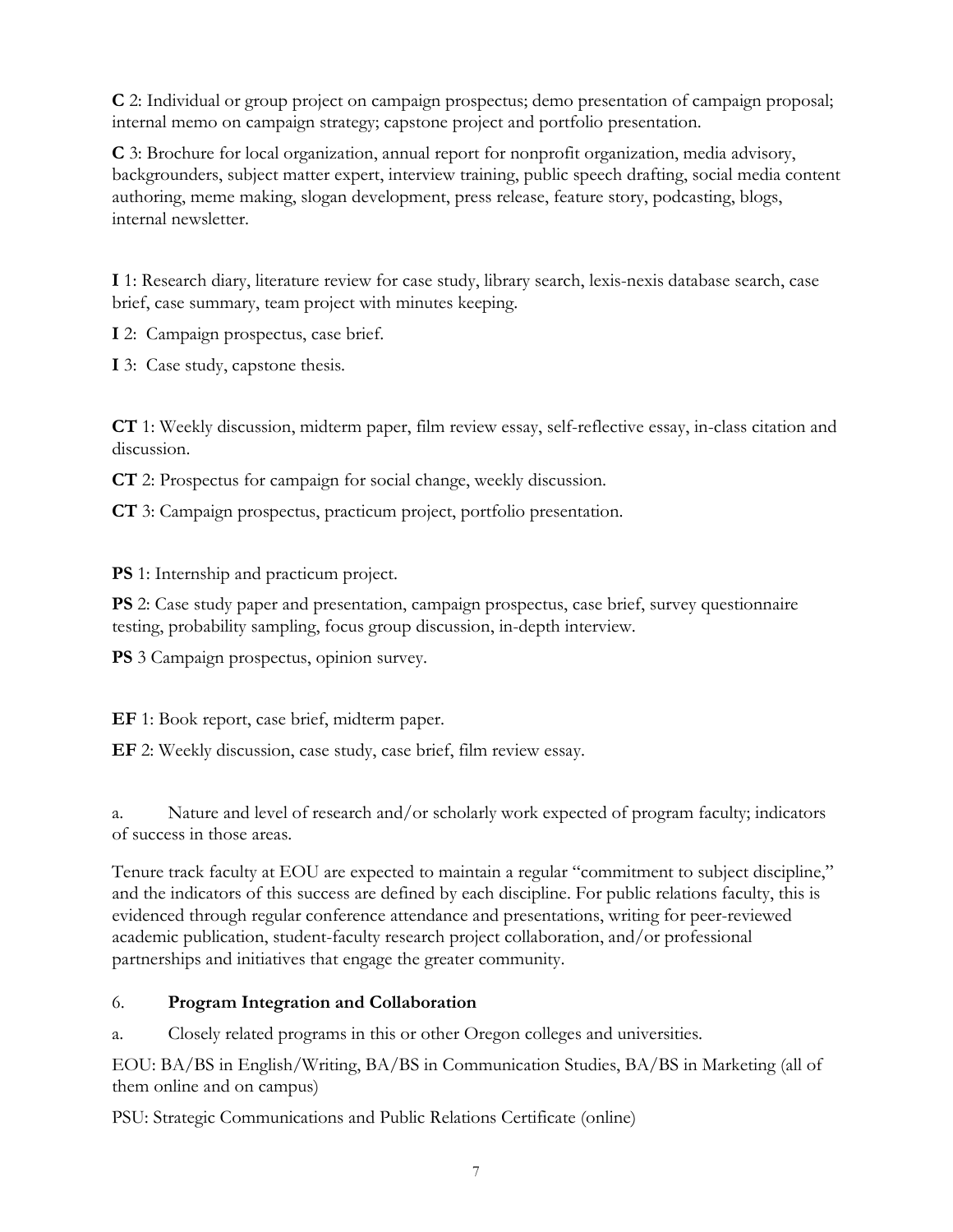U. of Oregon: Bachelor's in Public Relations (on campus)

George Fox University: Bachelor's in Communication with a Public Relations Concentration in Communication (on campus)

Southern Oregon University: Bachelor's in Communication with a Social Media and Public Engagement Concentration (on campus)

b. Ways in which the program complements other similar programs in other Oregon institutions and other related programs at this institution. Proposal should identify the potential for collaboration.

Collaborations with other Oregon institutions is unclear but welcome. At EOU, integration between public relations' and other programs' faculty and students will be exciting, bringing opportunities for student-faculty collaborations in scholarship and media production across the campus and throughout the greater community (e.g., podcasts produced in the campus radio station, public promotion of University events and activities, social media scholarship, community projects (practica and internships) with local organizations and nonprofits, and writing for the EOU student newspaper, among many others).

c. If applicable, proposal should state why this program may not be collaborating with existing similar programs.

 $N/A$ 

d. Potential impacts on other programs.

We predict that this major will add recruitment opportunities for the College by attracting students who may be looking for a more specialized degree in applied and career-focused communications, which will compliment our current programs. Public relations students will be required to seek electives in many different disciplines in the College (and other Colleges), further populating and benefiting those courses, minors, and majors.

## **7. External Review**

If the proposed program is a graduate level program, follow the guidelines provided in *External Review of New Graduate Level Academic Programs* in addition to completing all of the above information.

 $N/A$ 

*Nathan Lowe, Dean of the College of Arts, Humanities and Social Sciences Xiaowei Chen, Associate Professor in Communication Studies*

*May 1, 2021*